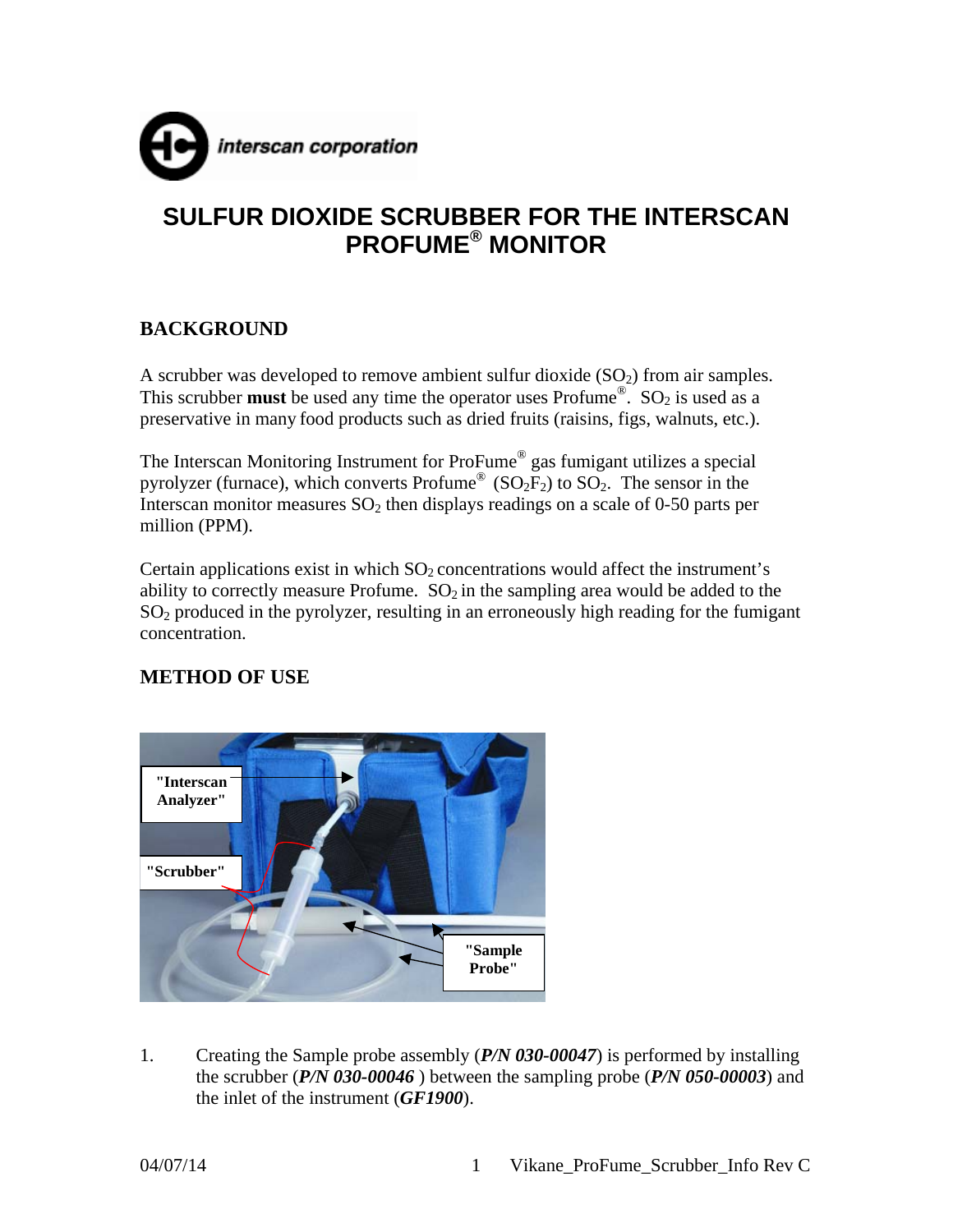- 2. The scrubber should be checked before each use. If most of the pellets inside the tube have turned brown, from their original purple color, it is time to change the scrubber chemical (PURAFIL<sup>®</sup>). To do this, open the scrubber tube at one end, and pour out the used Purafil® into a double plastic bag. **Take care not to lose the screen and retainer!** *Small amounts of Purafil® can be disposed of in your normal trash*. Then, pour in new Purafil® (available in bulk *P/N 030-00043*), and re-assemble the scrubber tube.
- 3. Power up the instrument using proper operating procedures (with AC power supply or battery pack).
- 4. The instrument **MUST** be calibrated with the scrubber installed. See steps below:

#### **Calibration Procedure**

Small sample cylinders containing known concentrations of sulfuryl fluoride with air  $(\sim$ 40 PPM) are available for calibration purposes. Specially designed plastic sample bags are used to introduce the gas/air mixture to the Interscan. The instrument can then be adjusted to accurately measure the known concentration. This method is ideally suited for quick, easy and reliable calibration of the Interscan, as well as confirmation of accuracy in the field. Sample cylinders and bags are available from:

> Scott-Marrin, Inc. 6531 Box Springs Blvd. Riverside, CA 92507-0725 (909) 653-6780

- 1. Warm up and "zero" analyzer.
- 2. Attach regulator to calibration cylinder and tighten with a wrench, (note left hand thread).
- 3. Close outlet valve and back out regulator hand wheel (turn to left).
- 4. Open cylinder valve approximately 1/2 turn.
- 5. Turn regulator valve clockwise until outlet pressure gauge reads 3-5 psi.
- 6. Close cylinder valve and open regulator valve to bleed regulator.
- 7. Repeat steps 3 5.
- 8. Attach sample bag to regulator outlet and slowly open outlet valve to fill bag approx. 90 percent full (do not overfill as bag will burst).
- 9. Disconnect sample bag from regulator and connect to analyzer.
- 10. Wait 2-3 minutes and then adjust the meter to the gas concentration with the SPAN adjust.
- 11. Remove the bag and allow the meter to return to zero. If it does not return to zero, re-zero it and re-calibrate.